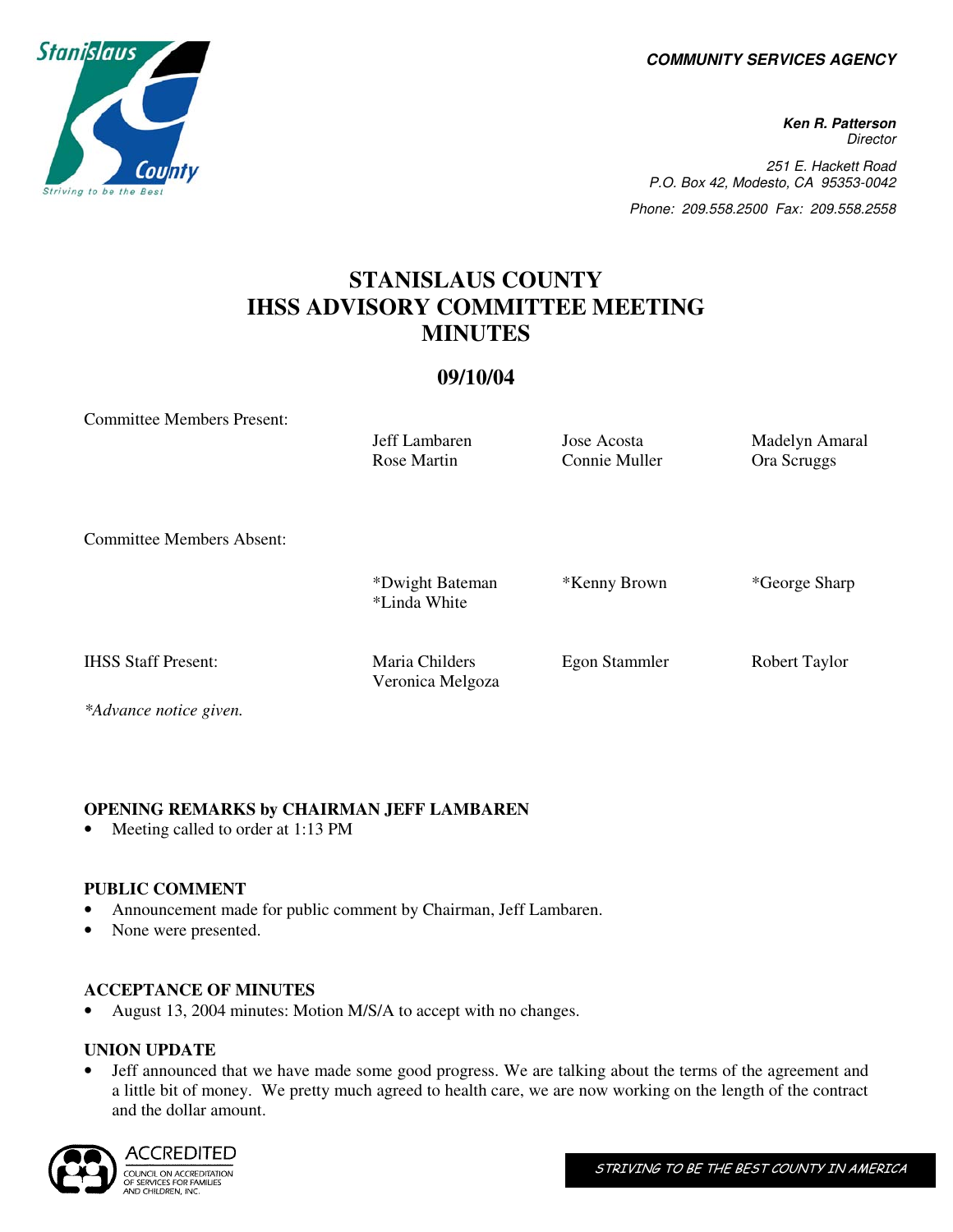• Naria from the Union announce the dollar amount to the committee. The wage will be \$7.50 starting October 1, 2004, \$8.00 in January 05 and \$8.25 in December 06. The benefits part is still being worked on. Benefits are expected to take effect in March 05.

#### **BUDGET UPDATE**

• Jeff announced that we are pretty much through the budget cycle.

#### **LEGISLATIVE UPDATE**

- Jeff announced that the Matthews Bill is now on the Governor's desk, it's been there since the  $28<sup>th</sup>$  of August. We have the 30-day window for the Governor to sign it, veto it or let it become law. The union has been so helpful with this.
- Maria announced that AB 1470 is requesting that State Controllers and the Department of Social Services determine the cost of developing and implementing a direct deposit program. They have tried to do this in the past, it didn't go through because of the cost. They are now saying that there is a third party nongovernmental contractor that is willing to pick up the cost.
- Madelyn stated that a lot of people don't have a bank account.
- Maria announced that this would be optional to providers, it would not be mandatory.
- Christy from the union announced that a lot of people are in favor of direct deposit because they don't like their checks coming in the mail with all their personal information on it.
- Maria announced that AB 2783 is to authorize a fee of \$2.00 for every real estate transaction to develop a trust fund for eligible agencies to finance abuse prevention. It would bring more money into APS.
- Jeff announced that we did send out letters to our senators and assemblymen to support AB 2769.

#### **SURVEY INFORMATION FOR BOARD PRESENTATION**

- Jeff announced that the Board of Supervisor's meeting on September  $14<sup>th</sup>$  is going to be the final budget hearing and they asked that there be nothing on the agenda except budgetary items. The September  $21<sup>st</sup>$  is also not a good day for us to attend. We are tentatively slated for September 28<sup>th</sup>. This will be at 9AM; any of the members that can be present will be welcome.
- Egon stated that all the committee members should try to be at the Board of Supervisors meeting. The Board of Supervisor's get busy with all kinds of important things. The more the committee can get in front of them and let them see who you are and what our committee is all about is very important.

#### **BYLAWS**

- Jeff announced that if the Matthews Bill does not work out for us or if we just decide that we want to convert to a Public Authority, we have some examples of Bylaws from other Public Authorities. We can each go through the examples on our own. If someone sees something on one of the examples they can circle it and bring it back to the committee and it will be discussed.
- Jennifer asked if there was anything in the Bylaws about a leave of absence.
- Jeff said we could add a leave of absence to our Bylaws as long as the committee agrees on it.

#### **PUBLIC AUTHORITY**

- Jeff announced that we are at a point where the Public Authority is an option.
- Madelyn stated that she likes the idea of becoming a Public Authority but that it should be kept separate from the County.
- Jeff stated that the law specifically says you can not be an employee of the County and an employee of the Public Authority at the same time. The practice is that people do that all the time. They haven't changed the law and there are no regulations on it.
- Madelyn asked if we could hear from some of these counties that have a Public Authority.
- Jeff asked if it was still the desire of the committee to become a Public Authority. If we convert to a Public Authority we get the wage and health care benefits and the trade off is how do we handle the separation part.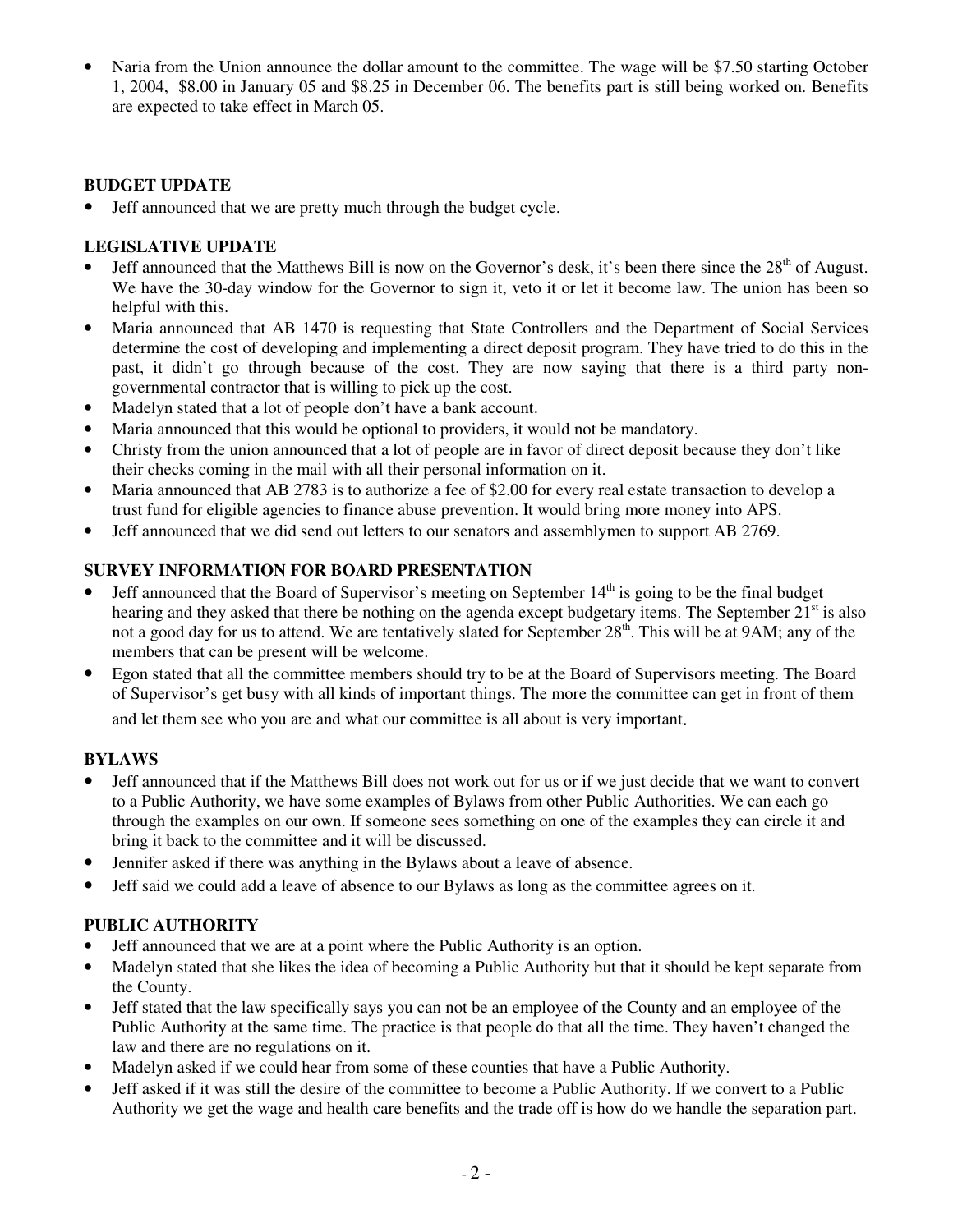The legal way is that we hire people who do nothing but Public Authority functions. Then we need to discuss how they would integrate with Community Services Agency and Adult Services.

- Jeff announced that if the Matthews bill does not pass and we are unsuccessful to any other kind of lobby efforts, our commitment is to convert to a Public Authority.
- Jeff stated that if we convert to a Public Authority there is nothing that says we could not convert back.
- Jeff announced that we have a side door now with the Matthews bill. If it passes we can still get the better wage and benefits and we don't have to convert to a Public Authority.
- Rose asked if it would be possible to have a meeting to concentrate on the pros and cons of a Public Authority.
- Jeff announced that we could have a special meeting for this. We did make a commitment to the union to convert to a Public Authority. One way or another we may get there but then it becomes a recommendation.

### **QUALITY ASSURANCE**

- Handout was passed out on SB 1104.
- Maria went over the handout with the committee.
- Maria will bring new information as they receive it.

### **RECRUITING NEW MEMBERS**

- Jeff announced that we have a vacancy for a provider on the committee.
- Jeff asked the committee if they would like to turn it over to the staff. We could have the staff do some preliminary work. How involved would the committee like to be in the process?
- The staff will contact the individuals that are on our waiting list and ask if they are still interested on being on the committee.
- For those who are still interested we will invite them to attend our October  $22<sup>nd</sup>$  meeting.
- The committee can interview the candidates at that point and make a recommendation to the Board of Supervisors.

#### **GENERAL UPDATE**

• Connie brought a video of herself on channel 14. She gave information on IHSS and the phone number for anyone interested in the program.

### **AGENDA ITEMS FOR SEPTEMBER 24th MEETING**

- Union Update
- **Budget Update**
- Legislative Update
- Bylaws (amending)
- Public Authority
- Quality Assurance
- **Recruiting New Members**
- General Update
- Agenda Items for Next Meeting

Meeting adjourned @ 3:10 PM Veronica Melgoza, Recorder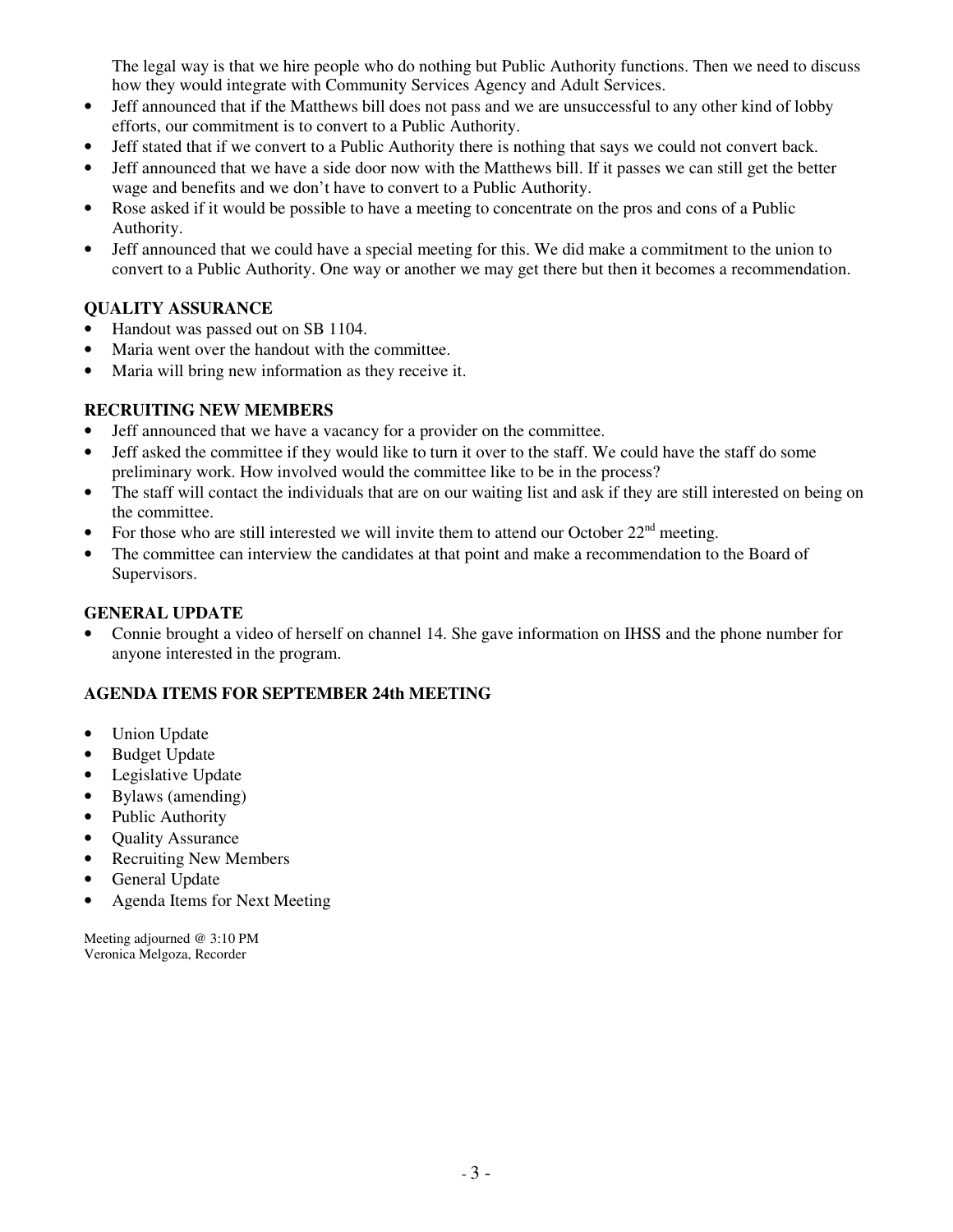# **IHSS/PCSP QA INITIATIVE TRAILER BILL DETAILS**

The FY 2004/05 trailer bill (Senate Bill 1104) amends the following existing statutes:

# 1. California Welfare and Institutions Code (WIC) Section 12301.1

Summary: VARIABLE ASSESSMENT INTERVALS: Each individual county has the discretion to authorize exceptions to the established standard 12month time interval for IHSS/PCSP service need reassessment.

- Requires that counties reassess any time the recipient requests an adjustment in authorized hours, or when there are other indications or expectations of a change in circumstances affecting a recipient's need for services.
- Allows, at individual county option, reassessment at an interval greater than 12 months but not longer than 18 months on a case-by-case basis if specified conditions are met that indicate that a stable situation exists in the case. The conditions are:
	- o The recipient has had at least one reassessment since the initial program intake assessment.
	- o The recipient's living arrangement has not changed since the last annual reassessment and the recipient lives with others or has regular meaningful contact with other people other than the recipient's IHSS/PCSP provider;
	- The recipient or, if a minor his or her parent or legal guardian, or if  $\circ$ incompetent his or her conservator, is able to satisfactorily direct the recipient's care:
	- There has been no change in the recipient's supportive service  $\circ$ needs within the previous 24 months;
	- o No reports have been made to and there has been no involvement of Adult Protective Services agencies since the county last assessed the recipient;
	- The recipient has had the same provider(s) for six months;  $\circ$
	- o The recipient has not reported a change in his or her need for supportive services that requires a reassessment;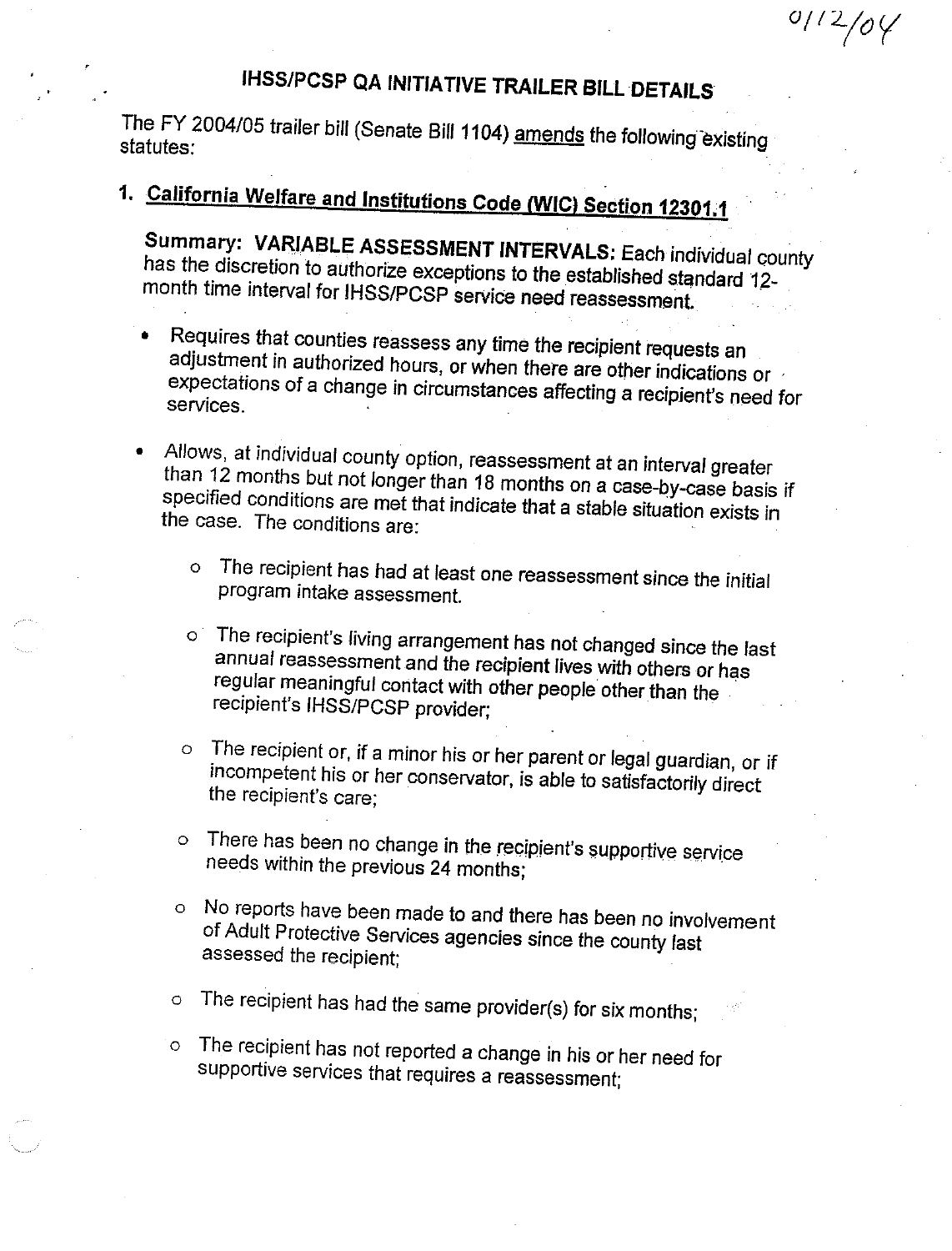- The recipient has not been hospitalized within the last three  $\circ$ months.
- Provides that If some, but not all, of the specified conditions are met, the county may consider other factors in determining whether an extended assessment interval is appropriate, including, but not limited to, involvement of a social worker, case manager, or other similar representative from another human services agency, such as a regional center or county mental health program, in the care of the recipient, or communications or other instructions from a physician or other licensed health care professional that the recipient's medical condition is unlikely to change.
- Authorizes reassessment at an interval of less than 12 months where the county worker has information indicating that a recipient's need for services is expected to decrease in less than 12 months.
- Authorizes CDSS to implement the new provisions by All-County Letter (ACL) emergency regulations are issued.
- Requires CDSS to issue emergency regulations by 9/30/05. Emergency regulations are in effect for 180 days. If regulations are not going to be filed by 9/30/05 requires CDSS to notify the Joint Legislative Budget Committee.
- Requires adoption of regulations no later than and sunsets the implementing ACL on 6/30/06.
- Requires CDSS to obtain input from counties and program stakeholders while developing the regulations.
- Note: Pursuant to WIC Section 12317.2 added by the 2004/05 Health and Human Services' Trailer Bill, in the event of a conflict between WIC Section 12301.1 as amended and the IHSS Plus Waiver authorized by WIC Section 14132.952 the IHSS Plus Waiver requirements will control for services covered by the Waiver once the Waiver is operational.

# 2. WIC Section 12301.2

Summary: HOURLY TASK GUIDELINES: Requires CDSS to develop statewide hourly IHSS/PCSP task guidelines that counties must use as a tool when assessing client service need. The guidelines are to include criteria to assist county social workers to determine when an individual's service need falls outside an established normal range of time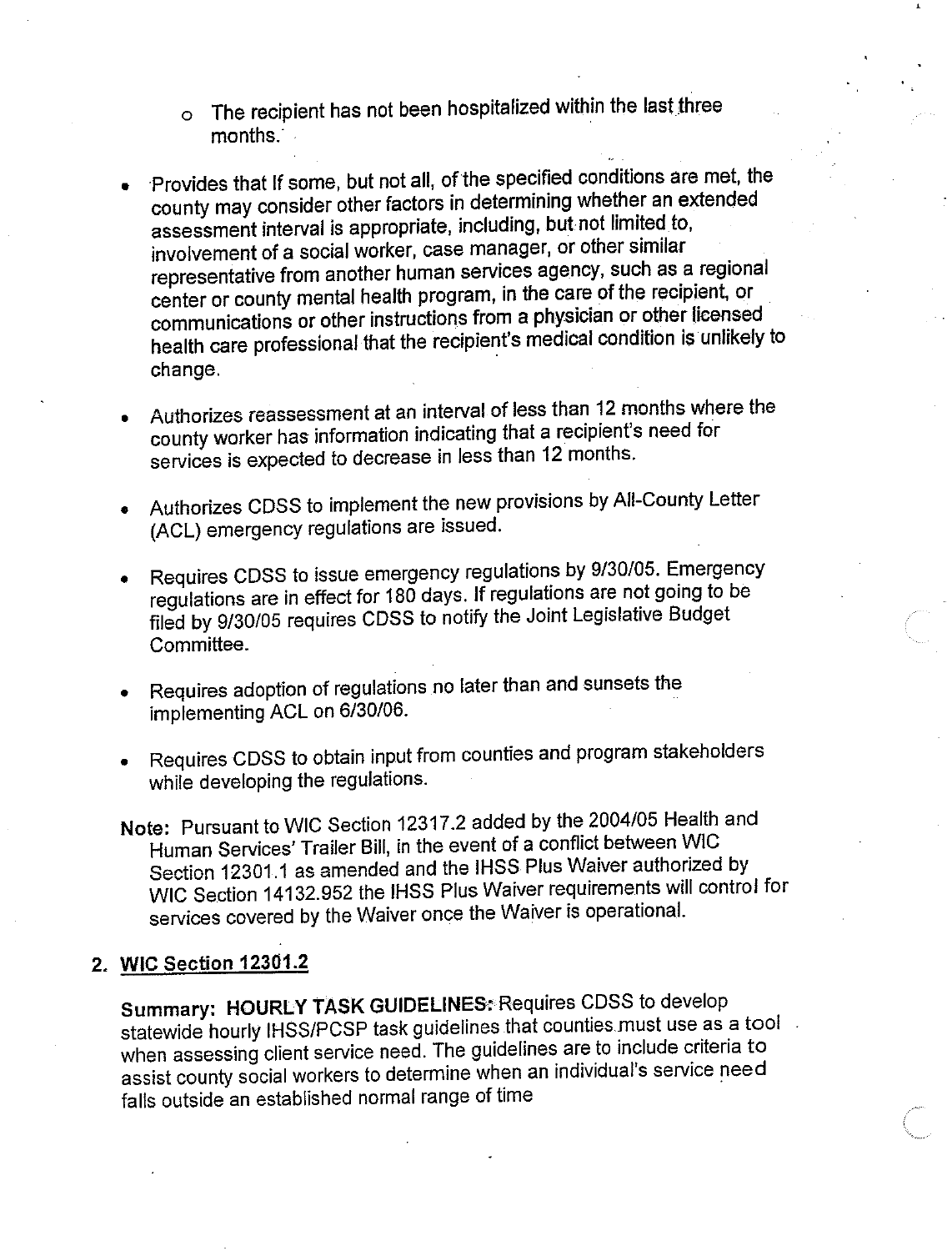- Requires CDSS to work with the counties to develop the guidelines and to obtain input from program stakeholders while developing the guidelines.
- Requires that the following be among the factors considered in developing the guidelines:
	- o Adherence to universal precautions, i.e., safe handling of blood and bodily fluids;
	- Existing utilization patterns;  $\mathbf{o}$
	- Outcomes associated with different levels of utilization;  $\circ$
	- o The need to avoid cost-shifting to other government program services.
- Authorizes CDSS to seek advice from health professionals such as public health nurses or physical or occupational therapists during the development of the guidelines.
- Subject to the existing 195 and 283 hour service limits, requires counties to authorize services in amounts outside of a range of time provided in the guidelines when warranted based on the client's individual assessment.
- Requires counties to document in the case file the need for services outside the guidelines.
- Requires implementing regulations by 6/30/06.
- Replaces existing law governing the use of time for task guidelines that are redundant of the new language or that are outdated.

The FY 2004/05 trailer bill adds the following new statutes:

# 1. WIC Section 12301.21

Summary: STANDARD STATEWIDE PROTECTIVE SUPERVISION MEDICAL CERTIFICATION FORM: Requires CDSS to develop a standardized, statewide medical certification form for IHSS Protective Supervision services.

Requires CDSS to work in consultation with the counties to develop the form and to obtain input from program stakeholders while developing the form.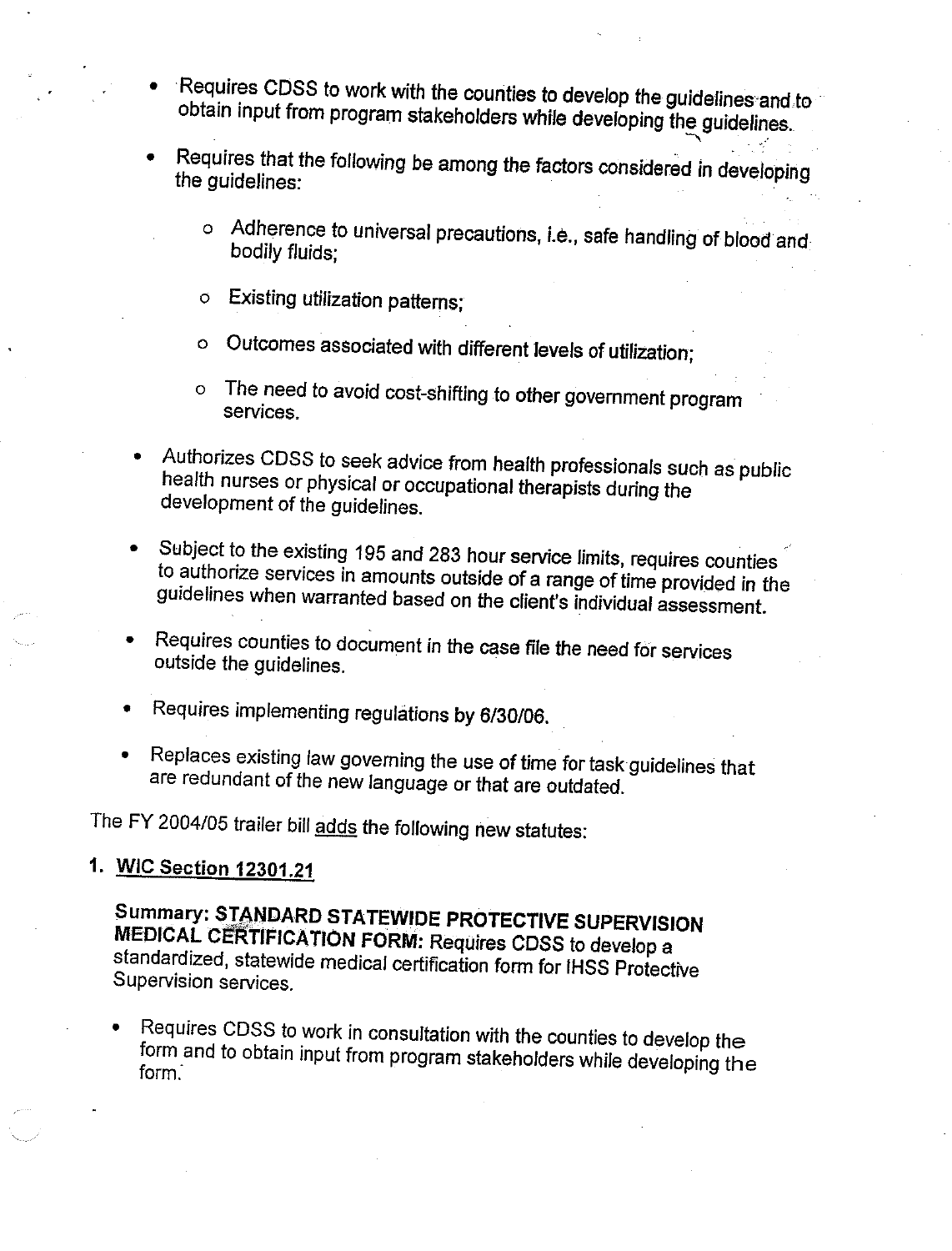- Requires counties to request that the applicant complete and return the form at the time of initial assessment if Protective Supervision services are indicated or requested.
- Requires counties to determine the need to request the form at reassessment.
- Specifies that the form is not, in and of itself, determinative of a need for Protective Supervision, but is to be treated as one factor in the assessment of need for Protective Supervision.
- Requires CDSS to issue emergency regulations by 9/30/05. Emergency regulations are in effect for 180 days. If regulations are not going to be filed by 9/30/05 requires notification to the Joint Legislative Budget Committee.
- Requires regulations be adopted by and sunsets the implementing ACL on 6/30/06.
- Requires CDSS to obtain input from the counties and program stakeholders while developing any implementing regulations.

#### 2. WIC Section 12305.7

Summary: Establishes requirements for STATE-LEVEL IHSS/PCPS QA AND PROGRAM INTEGRITY FUNCTIONS.

- Requires CDSS to conduct an annual IHSS/PCSP payment error rate study beginning in the 04/05 FY to provide baseline data for prioritizing and directing QA and program integrity efforts at the State and county levels.
- Requires CDSS and DHS to conduct automated data matches between IHSS/PCSP paid hours data and Medi-Cal claims payment data to identify potential service overlap, duplication, and third party liability.
	- o Requires CDSS to work with the counties to determine, define, and issue instructions to the counties describing the roles and responsibilities of the CDSS, the DHS, and the counties for resolving data match discrepancies requiring follow-up, defining the necessary actions that will be taken to resolve them, and the process for exchange of information pertaining to the findings and disposition of data match discrepancies.
- Requires CDSS to develop methods for verifying recipient receipt of services and work with the counties to determine, define, and issue instructions describing the roles and responsibilities of the Department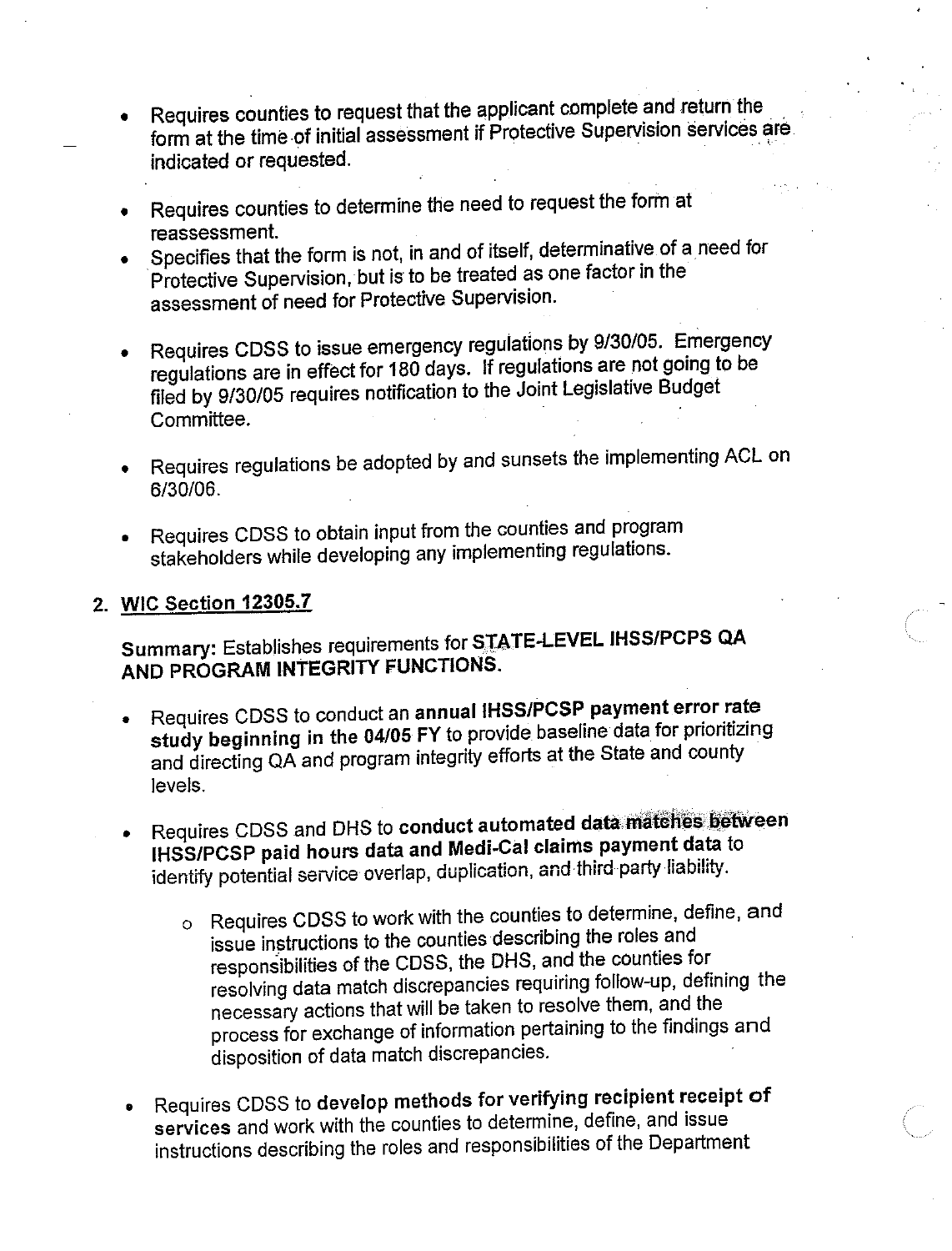and the county welfare departments for evaluating and responding to identified problems and discrepancies.

- o Requires CDSS to get input from counties and other stakeholders when developing the methods for verifying recipient receipt of services.
- Requires CDSS to make available on its website specified information regarding IHSS/PCSP including IHSS/PCSP QA and program integrity regulations, ACLs, program forms, IHSS/PCSP training and materials developed to implement the Trailer Bill's IHSS/PCSP program QA and program integrity provisions. Requires CDSS to notify program stakeholders of the availability of the information on the CDSS website.
- Requires CDSS to notify IHSS/PCSP providers, recipients, and the general public about the toll-free Medi-Cal hotline and website for reporting suspected fraud and abuse.
- Requires CDSS to work in consultation with the counties to develop a statewide training program for county IHSS/PCSP workers, managers, QA staff, State hearing officers, and Public Authority or Non-Profit Consortium staff on the IHSS/PCSP Uniformity System and other elements of IHSS/PCSP QA and program integrity as they are developed.
- Requires CDSS to obtain input from program stakeholders while developing the training. Specifically:
	- o Authorizes CDSS to obtain a contractor to assist in developing and to conduct the training.
	- o Requires that the design of the training afford reasonable flexibility to counties to use their preferred modalities arranging the training.
- Requires CDSS to monitor county IHSS/PCSP QA programs, including on-site visits.
	- o Requires CDSS to work with the counties to develop protocols and procedures for monitoring county QA programs and protocols and procedures under which the Department will report its monitoring findings to a county, disagreements over the findings will be resolved, to the extent possible, and the county, DHS and CDSS will follow-up on the findings.
- Requires CDSS to conduct a review of IHSS/PCSP regulations in effect on the date of enactment of this section and shall revise the regulations as necessary to conform to the changes in statute that have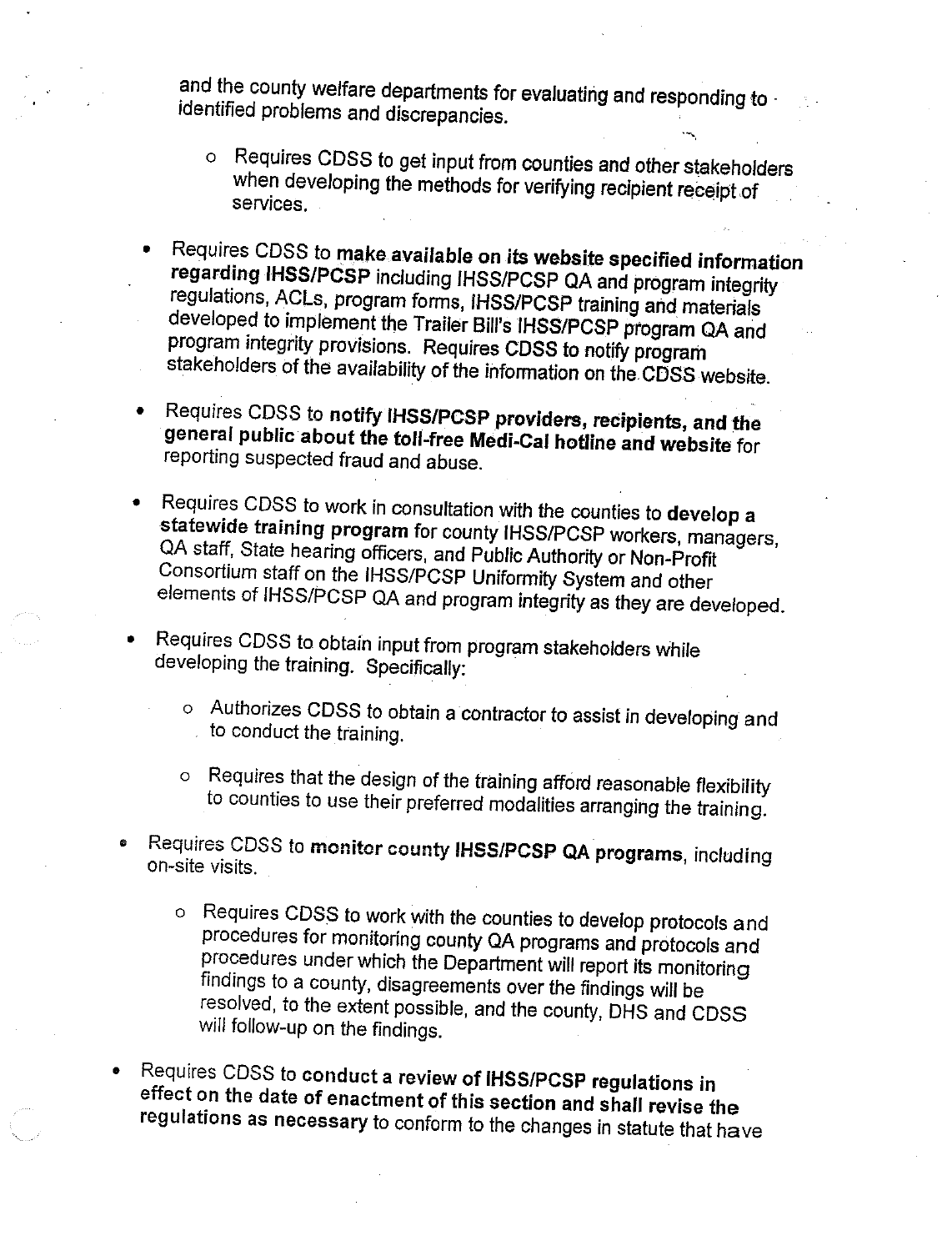occurred since the regulations were initially promulgated and to conform to federally authorized program changes, such as the federal waiver.

## 3. WIC Section 12305.71

Summary: COUNTY QA FUNCTION Requires each county to establish a dedicated, specialized IHSS/PCSP QA function or unit and specifies activities the function is to perform.

- Requires the counties to perform routine, scheduled reviews of supportive services cases to ensure that caseworkers appropriately apply the IHSS/PCSP uniformity system and other IHSS/PCSP rules and policies for assessing recipients' need for services to the end that there are accurate assessments of needs and hours. Authorizes counties to consult with State QA staff for technical assistance.
- Requires CDSS and the counties to develop policies, procedures, implementation timelines, and instructions under which the county QA function will perform the following specified QA activities:
	- o Receive, resolve, and respond appropriately to claims data matches discrepancies or other State-level QA and program integrity information that indicates potential overpayments to providers or recipients or third party liability for supportive services.
	- o Implement procedures to identify potential sources of third party liability for IHSS/PCSP services.
	- o Monitor the delivery of supportive services in the county to detect and prevent potential fraud by providers, recipients, and others and maximize the recovery of overpayments from providers or recipients.
	- o Inform IHSS/PCSP providers and recipients and the general public that suspected fraud in the provision or receipt of supportive services can be reported using of the toll-free Medi-Cal fraud hotline and website.
- Requires each county to develop a schedule beginning with July 1, 2005, under which county QA staff will periodically perform targeted **IHSS/PCSP QA studies.**
- Provides that, in accordance with protocols developed by the CDSS and county welfare departments, county QA staff will conduct joint case review activities with State QA staff, including random post-payment paid claims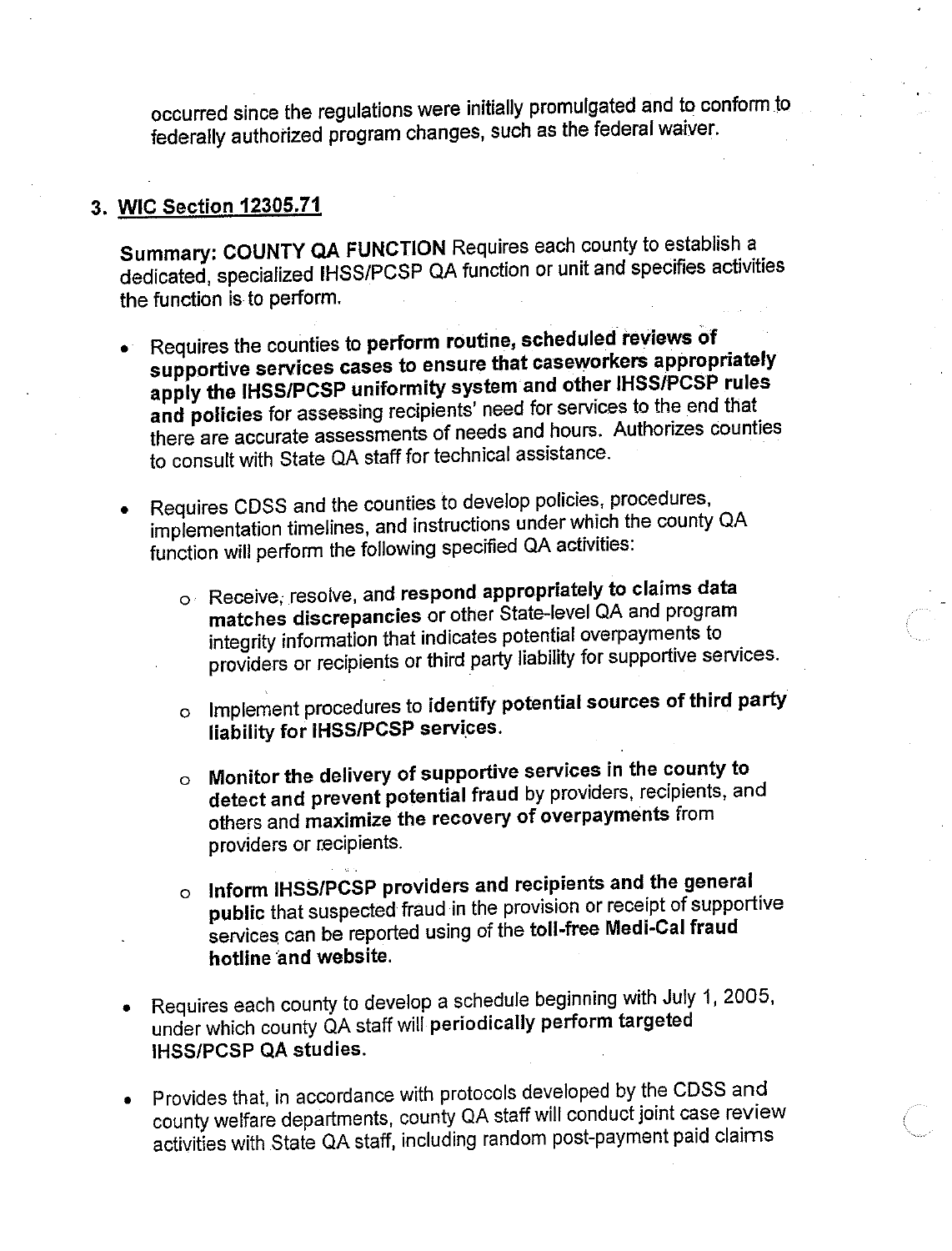reviews to ensure that payments to providers were valid and were associated with existing program recipients; identify, refer to, and work with appropriate agencies in investigation, administrative action, or prosecution of instances of fraud in the provision of supportive services.

Requires that protocols take into account the relative priority of the  $\circ$ activities required of county IHSS/PCSP QA functions and available. resources.

#### 4. WIC Section 12305.72

Summary: STAKEHOLDER MEETINGS: Requires CDSS to convene periodic meetings with counties and program stakeholders to provide information about and get input on the IHSS/PCSP QA and program integrity activities required by the budget trailer bill.

- Requires that topics addressed in the meetings include, but not be limited  $\mathbf{t}$ .
	- Implementation of variable assessment intervals;  $\Omega$
	- Development and implementation of statewide IHSS/PCSP hourly Ō. task guidelines;

Want.

- o Development and implementation of the standardized Protective Supervision medical certification form;
- The development and implementation of the statewide training;  $\Omega$
- o The development and implementation of approaches to verifying recipient receipt of services;
- o Alternatives to requiring that a full reassessment be completed in order to authorize a temporary increase in supportive services hours following the discharge of a recipient from a medical facility;

#### **WIC Section 12305.8** 5.

Summary: Defines fraud and overpayment for purposes of IHSS.

For purposes of IHSS defines 'fraud' as the intentional deception or misrepresentation made by a person with the knowledge that the deception could result in some unauthorized benefit to himself or herself or some other person. It includes any act that constitutes fraud under applicable federal or State law.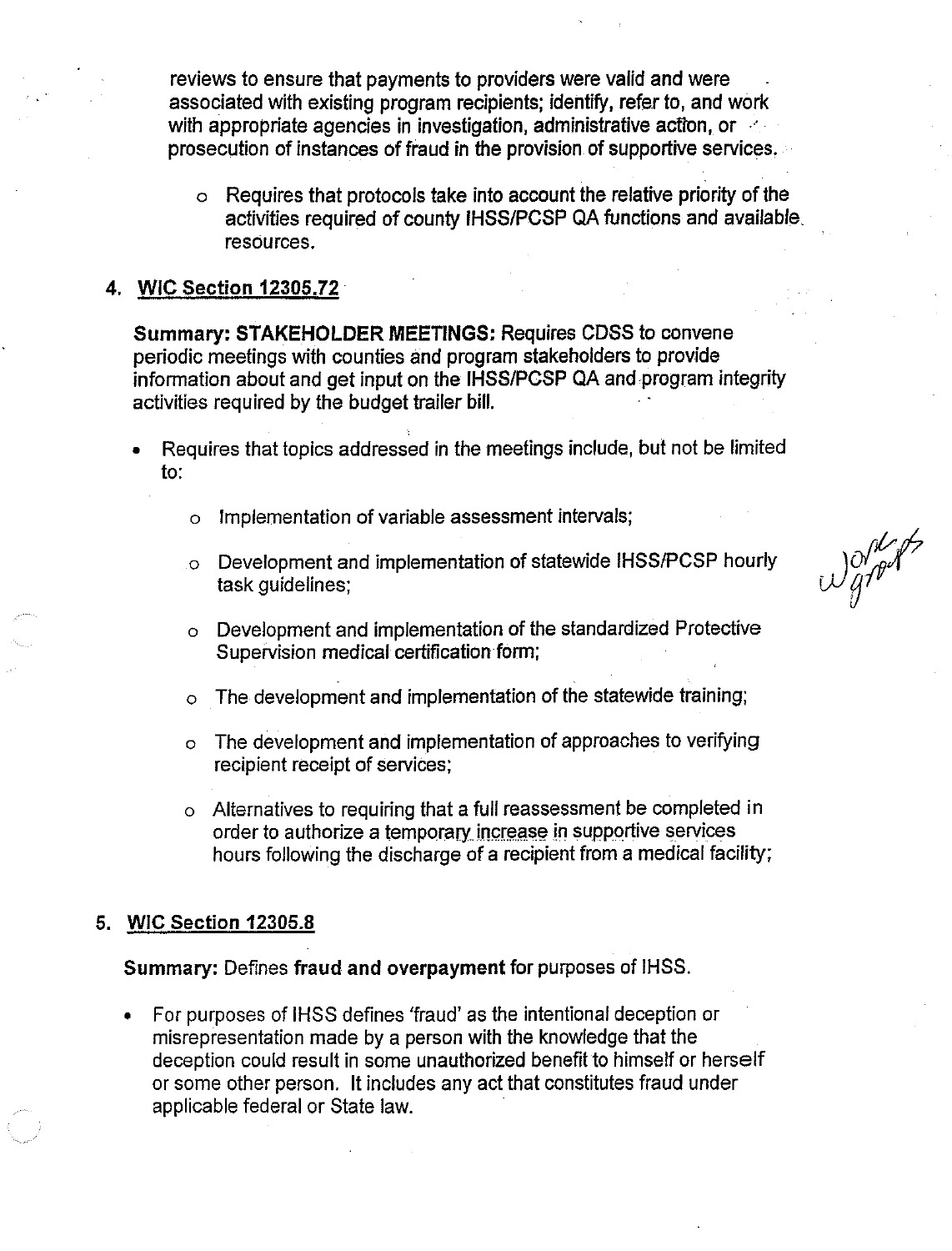For purposes of IHSS defines 'overpayment' as the amount paid by the department or the Department of Health Services to a provider or recipient, which is in excess of the amount for services authorized or furnished pursuant to this article.

## 6. WIC Section 12305.81

Summary: Establishes IHSS/PCSP provider participation exclusions and requires that an IHSS/PCSP provider enrollment form be developed and used.

- Establishes in the IHSS/PCSP program specified criteria required in federal Medicaid law under which individuals are ineligible to receive payment for supportive services and are, therefore, excluded from participating as IHSS/PCSP providers. Specifically:
	- o Requires the exclusion from IHSS/PCSP provider participation of persons convicted in the last ten years of a crime of fraud in specified government health care or supportive services programs, (specifically, Medicaid, Medicare, Maternal and Child Health Services, Social Services Block Grant, or the Children's Health Insurance Program).
	- o Requires the exclusion from IHSS/PCSP provider participation of persons convicted in the last ten years of a crime involving abuse of a person under Penal Code sections 273a(a) or 368 or similar violations in another jurisdiction.
- Requires CDSS and DHS to develop an IHSS/PCSP provider enrollment form that each person seeking to be an IHSS/PCSP provider must complete, sign under penalty of perjury, and submit to the county. Requires the enrollment form to:
	- Inform the applicant that they are not eligible to enroll as a provider  $\circ$ if they have a conviction in the last ten years for one of the specified crimes and require that the applicant certify to that they do not have such a conviction.
	- o Require that the provider applicant agree to repay any overpayment and that an overpayment amount may be deducted from subsequent provider payments to applicant.
	- o Include the text of subdivision (a) of Penal Code Section 273a and Penal Code Section 368 on the provider enrollment form.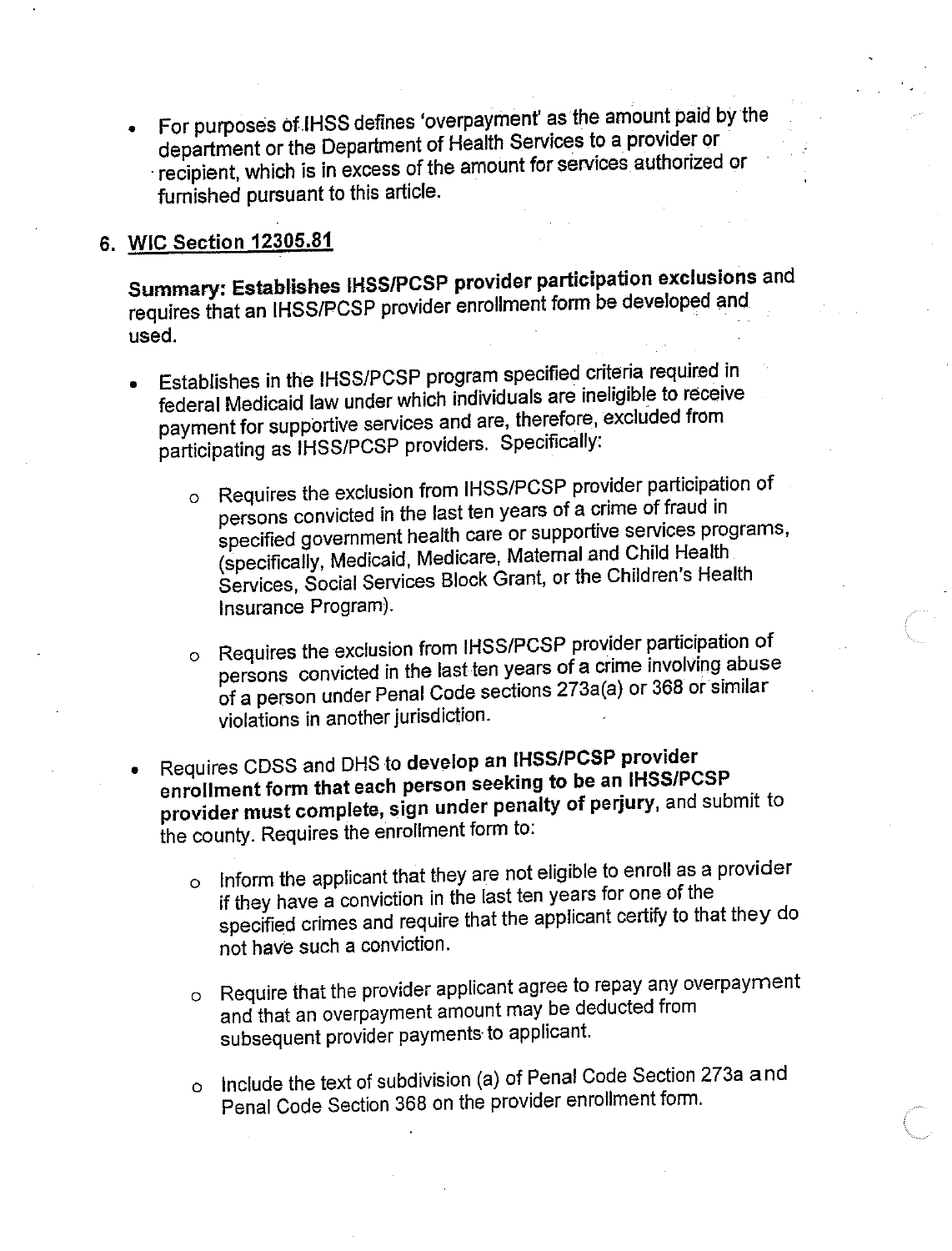- Requires a Public Authority (PA) and Non-Profit Consortium (NPC) to exclude an HSS/PCSP provider from their registry when they are notified by the Department or DHS that the provider is ineligible.
- Requires PAs and NPCs that determine that an IHSS/PCSP registry provider is ineligible to report that finding to the Department.

# 7. WIC Section 12305.82

Summary: Establishes the authority and process for detecting, investigating, and preventing fraud and abuse in the IHSS/PCSP program

- Authorizes DHS to investigate fraud and abuse in the IHSS residual program.
- Requires counties to refer suspected IHSS/PCSP fraud or abuse to DHS for investigation.
- Provides for CDSS, DHS, and county QA staff to work together as appropriate to detect and prevent IHSS/PCSP fraud and abuse in accordance with State and federal law including appropriate due process requirements.
- Requires DHS to notify the Department, the counties, the PA or NPC when DHS has reliable evidence that an IHSS/PCSP provider has engaged in fraud in connection with IHSS/PCSP.

#### 8. WIC Section 12305.83

#### Summary: Establishes the authority and allowable methods to recover overpayments made to IHSS providers.

- Establishes that overpayments to IHSS residual program providers can be recovered by CDSS or the county by offset to any payments due to the provider, subject to IHSS and Medi-Cal law and to the extent permissible under existing labor laws, through a repayment agreement or by civil court action.
- Requires CDSS, in consultation with the counties and stakeholders, to identify, define, and develop policies, procedures, and applicable due process requirements under which overpayments to supportive services providers will be identified and recovered.
- Requires counties to recover an overpayment to an IHSS/PCSP provider by offsetting future provider payments, executing a repayment agreement with the provider or by court action.